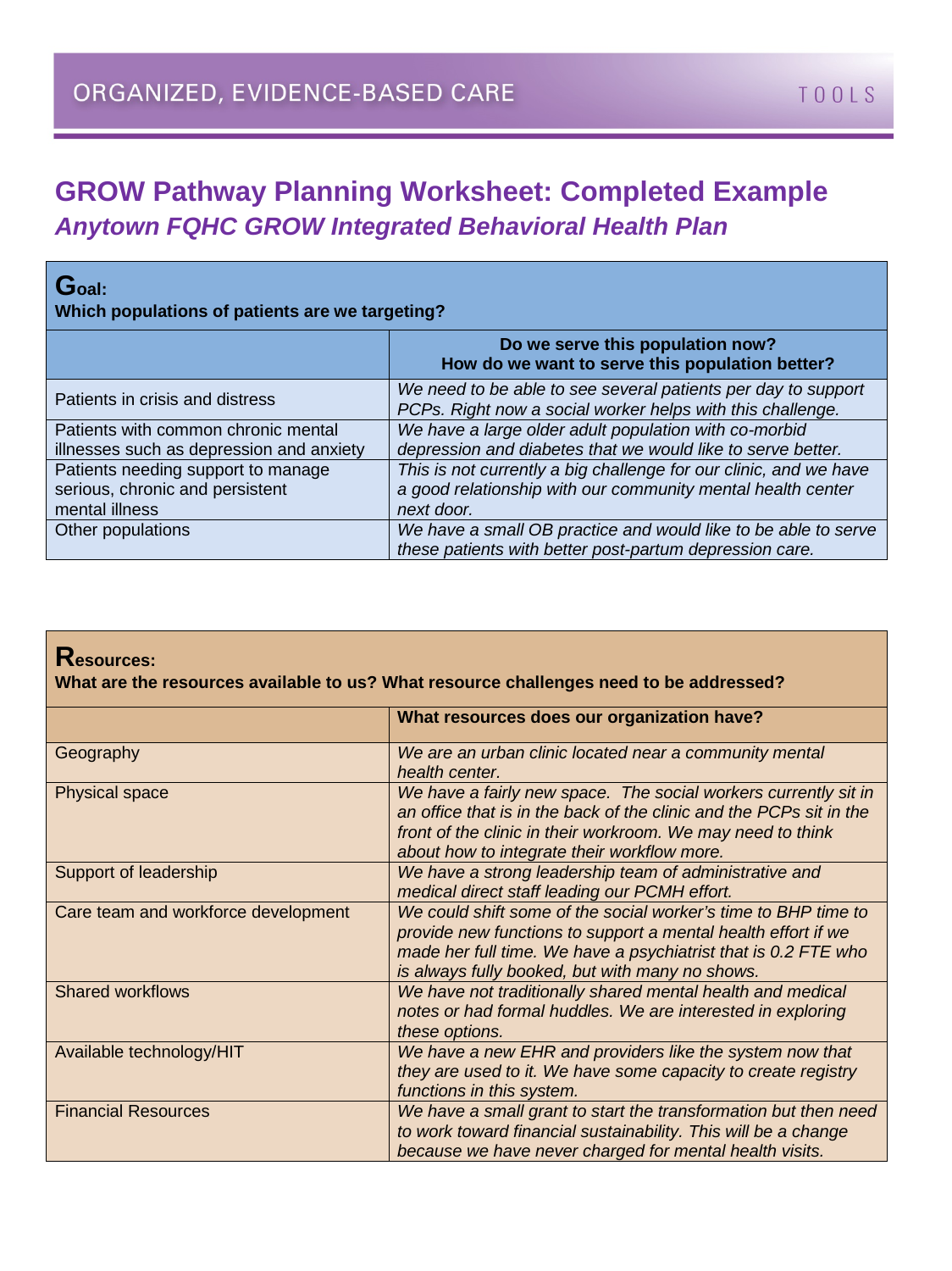## **Options:**

**What capacities do we have now and how can we create capacity to integrate behavioral health?**

|                                                                                                                                             |                                      | Do we<br>do this?                                                                                        | How can we do this?                                                                                                                                                                                              |
|---------------------------------------------------------------------------------------------------------------------------------------------|--------------------------------------|----------------------------------------------------------------------------------------------------------|------------------------------------------------------------------------------------------------------------------------------------------------------------------------------------------------------------------|
| Access                                                                                                                                      | Facilitated<br>referral              | Yes                                                                                                      | We might need to improve our tracking system.                                                                                                                                                                    |
|                                                                                                                                             | Onsite behavioral<br>health provider | Yes                                                                                                      | We might need to increase BHP FTE. We may need<br>to contract for additional psychiatric consultation. We<br>need to address the rate of patient no-shows to<br>maximize existing psychiatric consultant's time. |
| Measurement-<br>based treatment-<br>to-target for<br>individuals<br>Accountability<br>Commitment to<br>population<br>outcome<br>improvement | <b>No</b>                            | Some providers have used a screener since getting<br>the new EHR; but this is not routine in the clinic. |                                                                                                                                                                                                                  |
|                                                                                                                                             |                                      | No.                                                                                                      | We have moved to tracking a population for diabetes<br>so the providers are familiar with the idea but we<br>have not done this for depression.                                                                  |

| <b>Workflow:</b><br>What changes will need to be in place for us to deliver integrated behavioral health?                                               |                                                                                                                                                                                                                                                                                                                                                                                                                                                                              |  |
|---------------------------------------------------------------------------------------------------------------------------------------------------------|------------------------------------------------------------------------------------------------------------------------------------------------------------------------------------------------------------------------------------------------------------------------------------------------------------------------------------------------------------------------------------------------------------------------------------------------------------------------------|--|
| Does staff need to be hired?<br>What types of staff? Do<br>existing or new staff need to<br>be trained?                                                 | We will need to hire our social worker BHP full time to provide support to a<br>population of patients with diabetes and depression. We will try splitting the<br>psychiatric consultant time to 0.1 FTE caseload consultant to work with the<br>BHP and 0.1 FTE to see patients. Our caseload team will need training in<br>Collaborative Care. All staff will need training in integrating the PHQ-9 into<br>clinical workflow, and measurement-based treatment to target. |  |
| What facilities, HIT, and other<br>resources are required to<br>implement the integrated<br>workflow?                                                   | We will need funding to support increased staff time. We will need office<br>space for the increased staff time, including computers. We will need the<br>ability to track PHQ-9 scores in our EHR. We will need to create a registry to<br>support the caseload functions for our depressed patients with diabetes<br>and/or post-partum depression.                                                                                                                        |  |
| What internal communication<br>materials and protocols, and<br>practice-specific guidelines<br>and protocols for psychiatric<br>emergencies do we need? | We will develop a clear plan about team communication. We will use the<br>phone for psychiatric consultation scheduled weekly with the care manager<br>and as needed for the PCPs. We will use messaging in patient notes for<br>most communication and a weekly huddle with the diabetic team to<br>coordinate care for patients. We have a safety protocol, but will need to<br>confirm all staff have had training related to this protocol.                              |  |
| How will our physical space<br>foster collaboration? Should<br>providers share a pod?                                                                   | Since we are a small clinic we have the care manger office close to the PCP<br>workspace. We will ask the psychiatric consultant to work in the main pod<br>while writing notes to facilitate access for curbside questions.                                                                                                                                                                                                                                                 |  |
| What materials do we need to<br>introduce the new care<br>delivery pathway to patients<br>and practice clinicians and<br>staff?                         | We will create a team flyer to promote and celebrate our new care effort.<br>We need good depression care information to share with patients and<br>family. We can promote this effort in the waiting room bulletin, our clinic<br>newsletter and at all staff meetings.                                                                                                                                                                                                     |  |